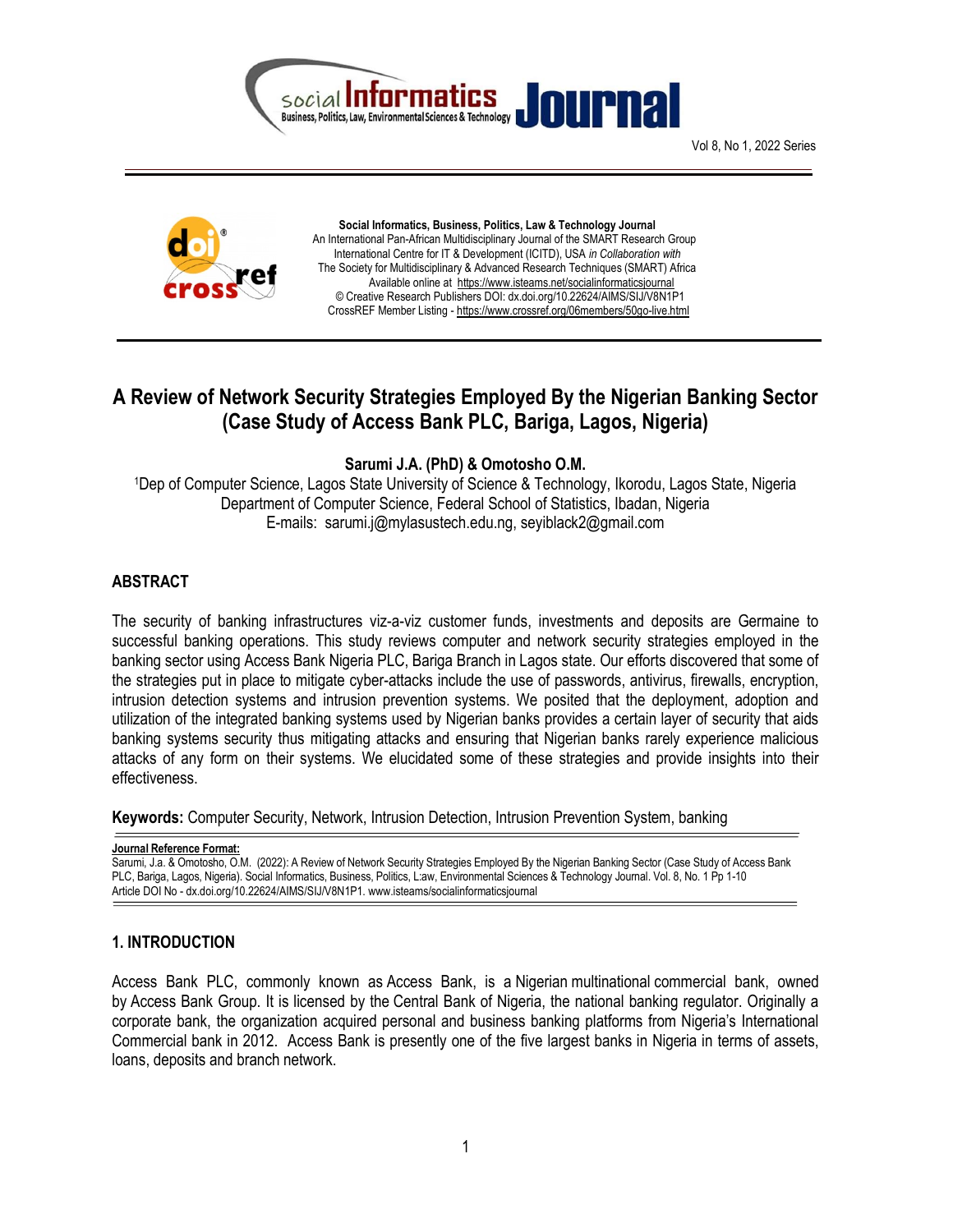

The merger of Access Bank and Diamond Bank on 1 April 2019 has made Access Bank the largest bank in Africa. In conclusion of its merger with Diamond Bank, Access Bank Plc, unveiled its new logo, signaling the commencement of a new enlarged banking entity.

# 2. POTENTIAL BANKING SYSTEMS INTRUSIONS

Technology nowadays gives an opportunity to satisfy the need of faster and efficient banking transaction. Information system that is used in a bank is not only between business to business (B2B) but also between business to customer (B2C). Intrusion is an action of accessing one place or system without the permission of the owner. If a system has been intruded, it means that it has compromise with the security aspects that is applied in the system. Intrusion might be done by anyone with security knowledge and could happen for any purpose – to gain and alter confidential data or to steal sum of money from the financial institution. Fault and failure caused by this intrusion not only decrease the system performance but also client and customer's trust towards this financial institution due to the risk of losing their money and assets in the bank. In U.S, the government requires banks to report all losses. According to Michael Higgins, a financial computer security consultant of Para-Protect in Alexandria, Virginia, banks usually want to avoid bad publicity by reporting losses as accounting efficiency errors (Marc, 2013).

## 2.1 A Distributed Denial-of-Service Attack

Denial of Service (DoS) is ranked as FBI's third highest threat after terrorism and espionage. Financial institutions that facing DoS attack could experience great lose of money due to losing clients and customer. It is also required high cost to repair the damage done by the attack (Jerry, 2012). Distributed Denial of Service (DDoS) is the most common attack that could happen in the banking system. DDoS involve hundreds or more 'zombie' computers to launch the attack to the targeted system. Before an attack is occur, attacker build an attack network by scanning for open port, poorly secure computer with no firewall or anti-virus software. A new program is installed in the 'zombie' computer. The program can self-propagates and automatically create a large attack network (Larry, 2014). It might possibly contain both the code for sourcing a variety of attacks and some basic communications infrastructure that allow remote control (David, 2013).

These 'zombie' would send large number of packets to the system at the same time and force the real requested packets to drop due to time out. This type of intrusion can affect the availability and continuity of the banking system. The financial institution would fail to conduct transaction with its customer, business partner and vendors. Another risk posed by the distributed denial of service attack is it can result a great number of loss of time, customers, money, and also compliance violations. Common risk that any financial institution or banking system would encounter is their operational, reputation and their regulatory. The operational risk may arise from fraud, error, or unavailability of products or services. Reputation risk is all about operational disruption cause by denial of service, which includes errors, delays, unavailability of information and the unauthorized access towards the system information or the banking systems. The regulatory risk covered about the lawsuit and enforcement actions towards the banks (Ruth, 2010).

#### 2.2 Data Breach

Financial institutions have to aware about threats that would affect the system security in their organization. A data breach, one of the threat exists allows the information and data to go out from the system, making it viewable to others. A data breach is a very well known phenomenon where it involves highly sensitive and confidential data that might have been viewed, stolen, and also have been used by any person or any organization without being authorized to do so.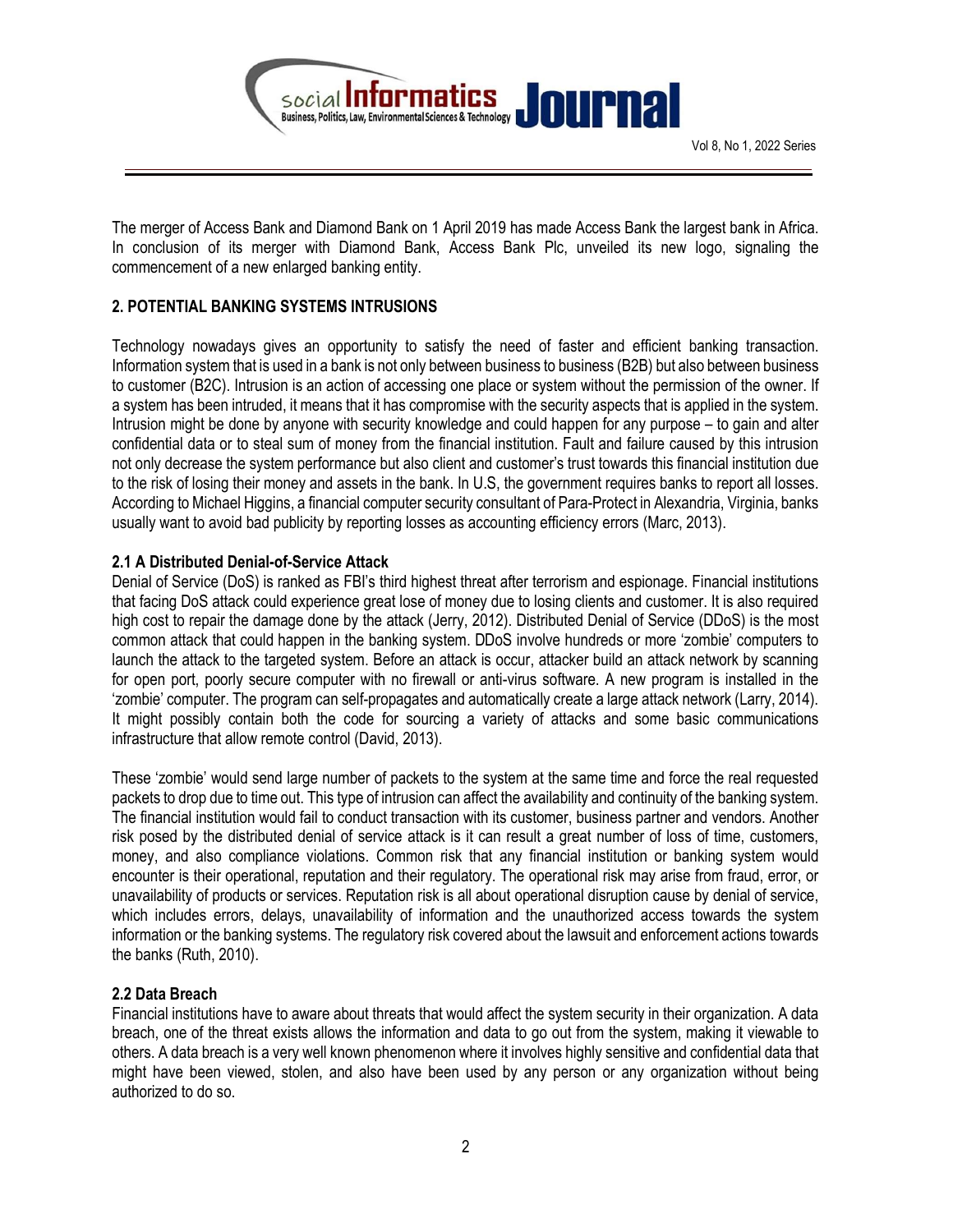

For example in security data breach, a case where involves five Connecticut banks are resulting from security data breach, affected from New Jersey company that processes credit card payments, according to the newspaper and internet reports. The effect of the data breach takes a great number of losses for the financial institution, where their credit card companies such as Visa and MasterCard contacted them about the breach, according to the internet site BankinfoSecurity.com. The banks that affected with the breach are Litchfield Bancorp, Apple Valley Bank of Cheshire, Dime bank of Norwich, Liberty Bank of Middletown, Chelsea Groton Bank and other 230 financial institutions (Abdul, 2015).

Data breach happens when there are loopholes in the banking system, enables those unauthorized individual to get access to the system itself. It is due to the lack of security assessment, and also resulting from poor security system. Many banks have suffered loss when there exists data breach; losing information, losing capital, and in above example, losing card credit information and thus might influence the customer's trust towards the bank's service. Further analysis would result to several issues relating to the data breach, is a poor authorization management and lack of authentication mechanism which will take to the confidentiality and integrity issue of the system. Loss of authentication or stolen identification, result from identity theft is the ticket for the criminal or unauthorized individual to simply get the authentication needed their own benefits. From the case example provided, the lost of credit card information for the financial institution is mostly due to the lack of authentication and poor authorization itself, that can lead to the data breaches.

Without proper authentication and authorization, an individual can act by entering the system illegally, and thus taking any information they want. That is why the authentication and authorization being the utmost importance to protect any information system, especially when running a financial institutions. Confidentiality and the integrity of the data in the system would likely been violated whenever there are security data breaches, done by unauthorized person. The data might loss its confidentiality when these unauthorized person view, alter or steal the personal information of the customer or the information security of the organization uses. The integrity of the system can also be affected, when these irresponsible people alter and changing the data information in the system, for example exchange a sum of money to their own account.

#### 2.3 Malware

Malware is software program that design to alter and modify the computer's system without the authority of the user or owner, and this malware move from computer to computer and network to network. Malware can be including viruses, Trojan horses, worms, script attacks and also rogue internet code (Caleb, 2014). The malware attack can influence the confidentiality, integrity and availability of the banking system. In confidentiality, malware attacks are all including capturing keystroke, passwords and credit card numbers, uploading and downloading files, and also observing what is going on the server's screen. An attack against integrity however is also harming the banking system, where it modifies the system, such as the infected file and also data.

Corruption of data files and also application files by unauthorized file writers, changing configurations of the banking system and also overwriting data are all influence the integrity of the banking system. Availability of the banking system can also be effected, where it includes the deletion of files and subdirectories, renaming of files, reboot or disabling the security systems and also denial of service attacks (Franklyn, 2005). The damage resulting from malware attacks could be severe. An example for a malware attack is ATM breaches in Russia and Ukraine. Trustwave, a Chicago-based provider of information security and card industry have uncovered malware while investigate ATMs in Russia and Ukraine, for over few month. During the attack, about 20 ATMs were infected by the malware, allowing the attackers to steal data, PINs and also money.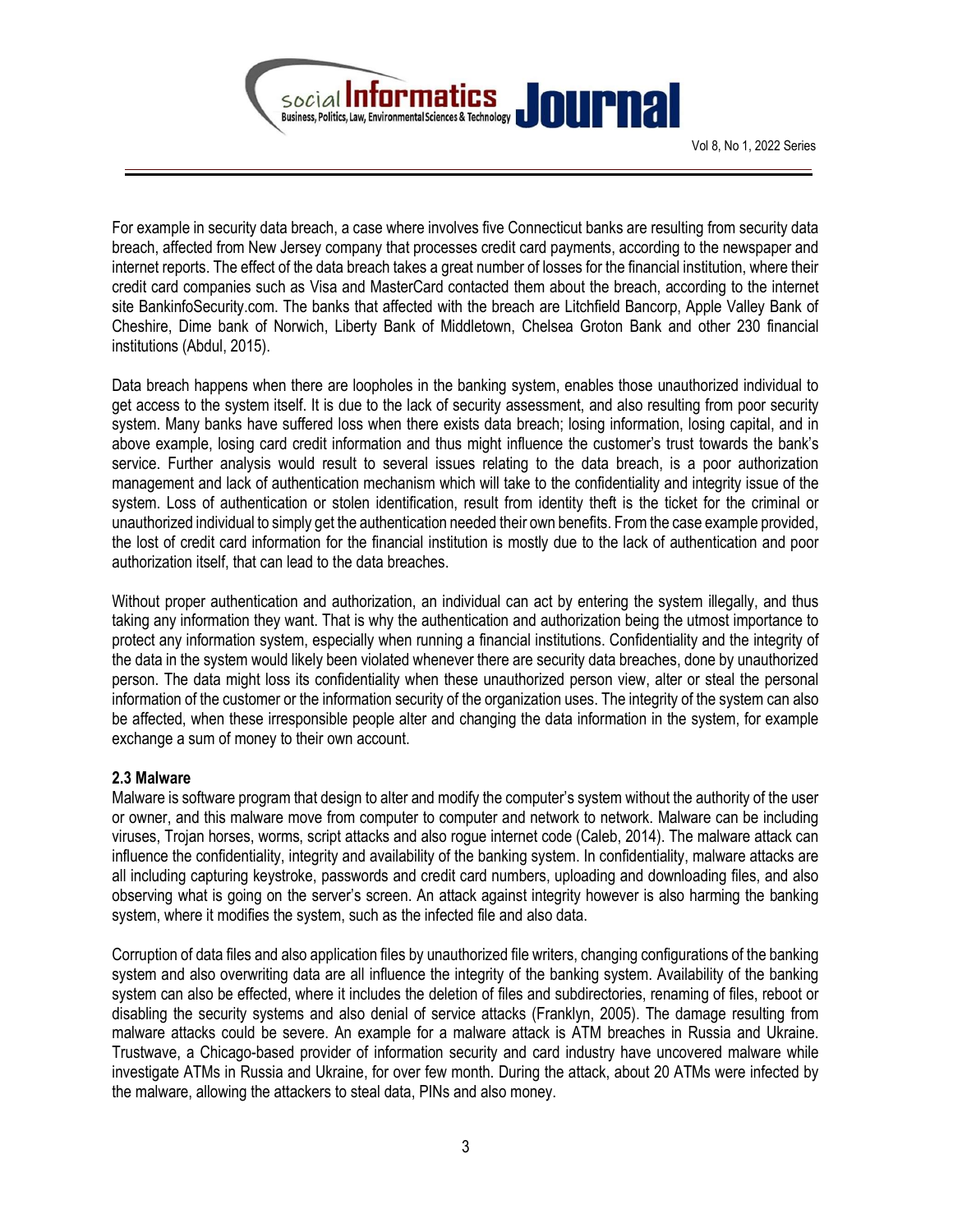

 In the case, they were certain that the attackers was an inside work, because the attackers needs the physical access to the ATM in order to install the malware, and execute it. Ti would also seem that the attackers could be someone who gets a copy of the key to the ATM, opens the machine and loads the malware into the system (Simpson, 2010) . Another example is The World Bank Group's computer network as one of the largest repositories of sensitive data about the economies of every nation has been raided repeatedly by outsiders for more than a year (Moore, 2012) . In this case, it is still not known how much information was stolen. Sources inside the bank confirm that servers in the institution's highly-restricted treasury unit were deeply compromised with spy software.

The attackers also had full access to the rest of the bank's network for nearly a month in June and July 2009. In total, at least six major intrusions occur, two of them using the same group of IP addresses originating from China that have been detected at the World Bank since 2007, with the most recent breach occurring just a month before. These two examples show the attacks done by malwares to the banking systems. In the attacks, the information in the banking systems was compromise, the information are either stolen or altered, and the security system in the banking system is violated. The result by the attacks may lead to a loss worth millions, and also it also influence customer's trust and customer's loyalty to the financial industry. Malware such as spyware are the most commonly used by attackers in order to maliciously steal the system's information, and violate the system's confidentiality and the system's integrity. The attackers as in the example are usually the worker or the insider of the organization, installed the software program in order to gain illegal information and to steal, modify, and also delete the information contained in the systems.

## 2.4 TCP/IP Spoofing

TCP/IP spoofing is one of the common forms of on-line camouflage. In IP spoofing, an attacker gains unauthorized access to a computer or a network by making it appear that a malicious message has come from a trusted machine by "spoof" the IP address of the machine (Jethro, 2014). IP address spoofing is the technique that can make the attacker to send packets on a network, without being intercepted and blocked by the firewall system. These firewall systems usually filter any external IP address who tried to communicate with it. However, using IP spoofing, the attacker can mask its identity by making their IP address to appear to come from the internal network, thus making the firewall unable to intercept it, and so packets can easily transferred by the attackers. The objective and goal for this attack is that to enable the attacker to gain root access to the victim server, in this case the banking system, allowing the creation of a backdoor entry path into the targeted systems. Whenever the loophole for the past attack being covered, there is always a backdoor for the attackers to sneak in back to the server at any time. With the TCP/IP formats, it is very easy to mask a source address by manipulating an IP header.

This technique used for obvious reason, to access unauthorized system and sends packet which may contains malwares, to gain information such as the customer's bank accounts, PINs, identification numbers, credit card numbers and so on (Mohammed, 204). IP address spoofing's favorite target is the financial institutions, or the banking system where they can gain profits. Recent survey shows that \$2.4 billion in losses to banks is from the internet-based scammers, derived from spoofing and phishing. The major victims of spoofed emails include Bank of America, BankOne, First Union Bank, Barclays Bank and Lloyd's Bank (Batholeme, 2011). Another possible threat for spoofing is it can lead into confidential data breach. One possible example is Rocky Mountain Bank, which have sent confidential and sensitive information to the wrong Gmail account (Caleb, 2004). The biggest loss in this example is the customer's trust towards the bank's service. The confidentiality and the integrity of the information have been violate, thus it also violates the customers trust to the bank. The lost of confidentiality is a very serious matter, because it contain sensitive and important information about the client, and even about the institution and organization, and so confidentiality of a system needs to be taken care well by the organization itself.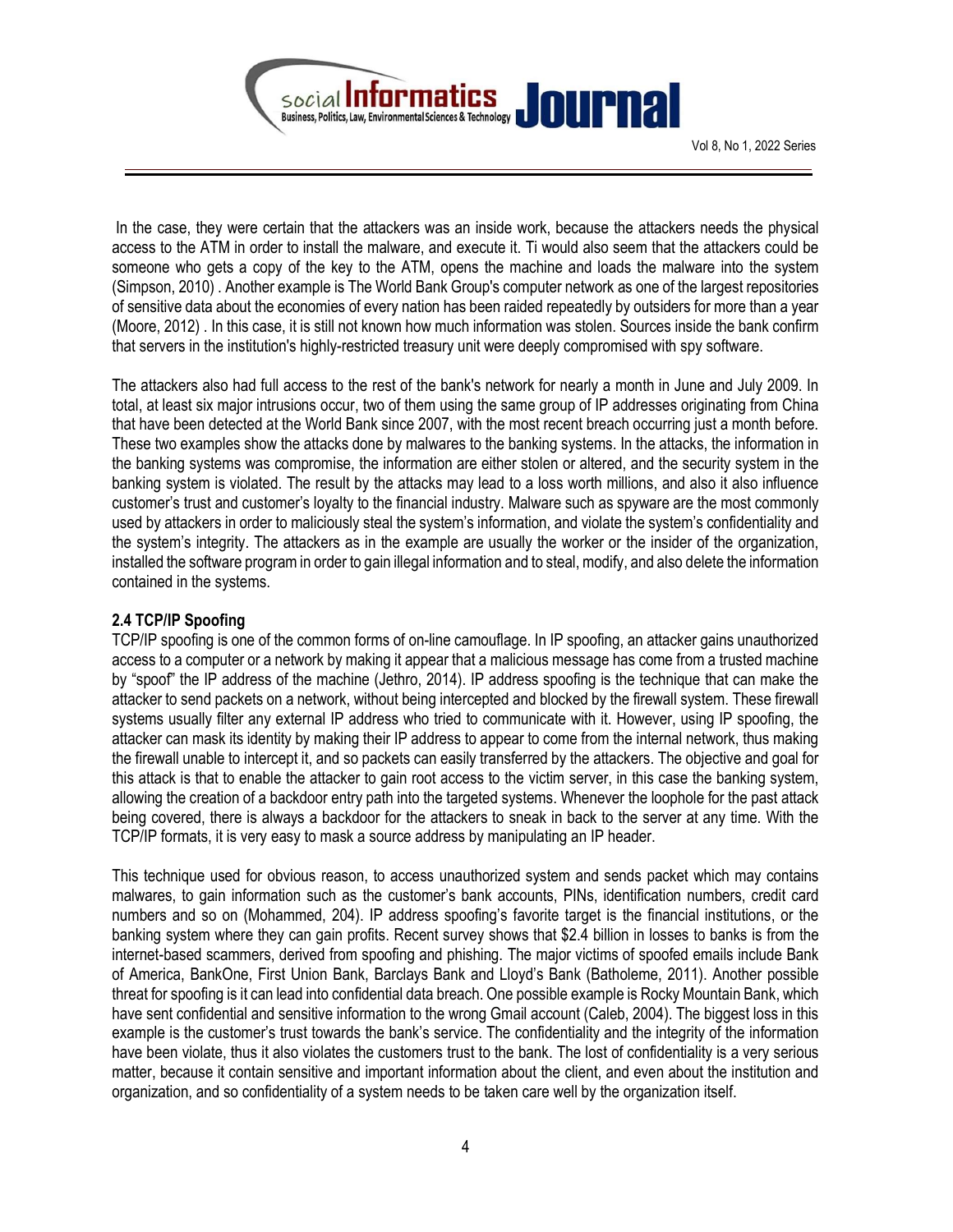

Loss of integrity however can result of loss of customer relationship, where the privilege given to the customer is being violated by any means, in this case by IP spoofing.

# 3. INTRUSIONS PREVENTION

Authentication mechanism is very important in ensuring the data in the system is protected from any unauthorized access that could interfere with the integrity of the banking system. Authentication also would make sure that the system is functioning well and trusted by any parties. To improve authentication, the banking system should increase their security performance by having two levels of authentication. First level is the password, and the second level is by providing with the user's personal information such as passport number or identification number. These can make the authentication security much safer and invulnerable. An authentication that involving password usage should consider these things; the length and strength of the password, considering upper case sensitivity, character set and lifespan of the password. Password lifespan is the duration of time that the password can be use to access to the banking system. The shorter lifespan the password has, the lower risk of password compromising it takes. It a particular user does not access to the system for certain duration of time, the password should be terminated and the user needs to set a new password if he/she wishes to access to the system again (Jerry, 2015). But, for some cases, even with two levels authentication can't ensure the safeness of the information stored in a banking system.

To eliminate these any other possible problem, three levels of authentication can be adapted. It is requires to use the biometrics authentication. Biometric is a way of identifying a person by its unique physical feature. The idea using biometrics authentication has already been developed, where the person's for example the eye and thumb being used as identification. Sending wrong email to a wrong person might look like a minor problem to a sender. But if the content of data which is highly confidential such as customers account information and the receiver has bad intention toward the email that he received, the organization could face major losses. According to Steve Jones; a Chief Technology Officer at Signal Financial Federal Credit Union in Washington, data leakage is a major treat thus such mistaken should be reduce and prevent with a technology hardware solution. "When Jones decided on one data loss prevention solution, he saw it taking out this human element to a data breach. With three locations to cover, Jones needed three boxes: one at the credit union's primary location, a second one at the disaster recovery site and the third at the credit union's colocation site.

These boxes scanned outgoing content on all types of TCP/IP traffic, http, FTP, even https traffic and stopped any traffic that had pre-defined information within them, including customer account numbers and other sensitive information. These features help scans data in email body and attachments. Thus it could reduce the accidental data breaches (Someto, 2011)." When installing and updating systems equipment, the security parameters and setting should be review to make sure it is consistent with the intrusion risk assessment plan that the financial institution has. Firewall is placed between a network and the internet. It is operates from a specific computer and was separated from the network. Firewall function like a guard or a gatekeeper to a private network or computer system and determine incoming requests from reaching the network resources. Firewall controls what kind of network traffic that can access through the network. Usually unauthorized communication or any possibility of attack from the internet to the network would be block. Well, of course the configuration setting of a firewall can be change to suit preference. Firewall is different from routers. Routers transport the data between networks while firewall screens the data that is going to be sent across a network.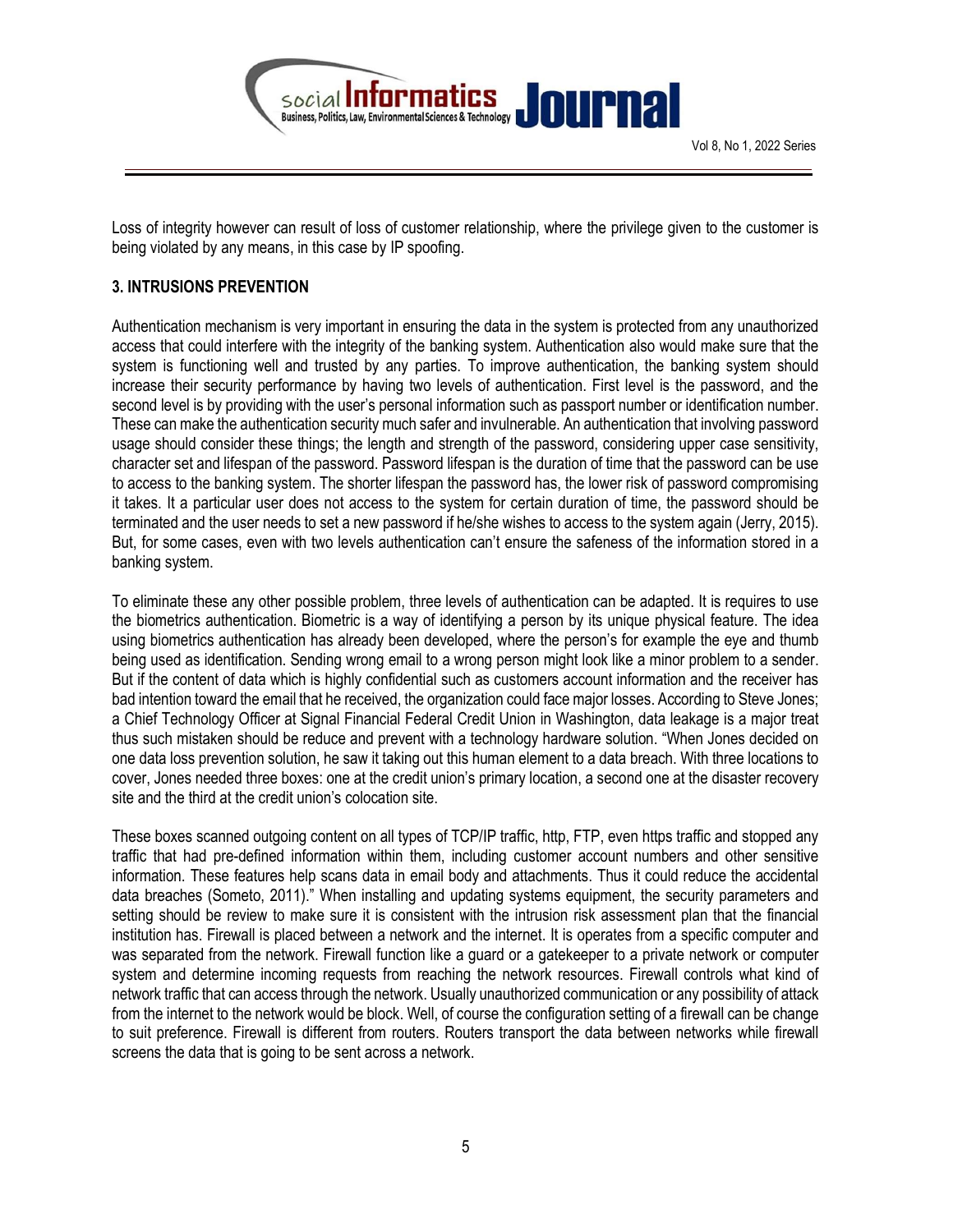

Firewall helps block uninvited guest or unauthorized personal from trying to connect or gain access to any file share that a bank organization has set up. At the same time, the organization own activities are not block and interrupted. There are two types of firewall which is the hardware firewall and the software firewall. The difference between these two type is hardware firewall are built within devices such as routers where else software firewall are program that is installed on computers. Since hardware firewall is placed in a router, it functions to protect the whole network while the other kind protects individual computers. In banking system, firewall can be used to control access to a certain system within the corporate network of the bank. It can restrict or limit the access to highly sensitive banking system to particular employees. Traffic filtered is based on a set of security rules, depending on the need of security of the bank organization. For example a packet of data coming into the network is flagged by the firewall filters as having a breach on the defined rules, it will be denied entry to the network.

Methods through which a firewall can regulate traffic in and out of a network include packet filtering, a proxy service or stateful inspection. A firewall can either be a hardware or software firewall. Ideally, a firewall should consist of both (Abdul, 2013). For an issue related to information integrity, there are lots of ways to prevent it from happen. Major threats for banking system is the employees as the insider, working in the bank itself, who have all the authority to manage and view related data and information, including customer's information. Especially those terminated employee, they would likely used their knowledge and authority to put the bank into catastrophe by deleting or violate important data. As administrator for the bank, it is strongly suggested to change or reset all passwords or any means, as the access to the database or data storage that the terminated employee can sneak into. Other than that, one time password can also be implemented, where the computers can only be accessed by password being prepared by the main server, monitored by manager responsible for the server. This method is an easy practice but yet it can protect millions of data, and thus protect the information integrity for the bank system. For insiders that currently works at a bank, and have the intention violating banking system's information, monitoring privileged user activities is another strategy in protecting data integrity.

All users and activities are recorded to analysis, recovery and develop additional security measure and development of legal action. Using this method, administrator can easily track down any irregular behavior. The method includes monitoring the employee's activity, on the basis who do the job, what task did they do, when they did the task and where the employee do the job. By using such information, administrator can compare their job time by time, and thus, if any irregular activity or behavior is being done, administrator can quickly prevent it. The employee's privacy might be violated, but the importance on securing the customer's information is more important and must be taken seriously. Not only meant for the staff monitoring, this method could detect any outsider intruder. Information about system and file system, networks, and application is collected. The record must be keeping safely and located in a physical location separate from the devices generating the records.

A good Intrusion Prevention System (IPS) is not only able to detect harmful intrusion but also essential to ensure protection of confidential data and assets in a banking system. The IPS must able to identify any potential dangerous intrusions accurately and minimize false positives alarm. With this feature, it actually could decrease the cost of damage and potential impact from an attack or intrusion such as the Denial of Service (DoS), buffer overflows, and malware. On example of IPS that has these outstanding features is the McAfee Network Security Platform. It's not only protect the banking system network, servers and desktops but also offering other advantages. A centralized, consolidated dashboard and robust reporting has saves IT administration time and money from monitoring the network. The highly stable solution has also improved network performance and, by preventing attacks, reduces network downtime and the risk of interruptions to online banking services. This IPS also is only IPS that could prevent encryption attacks (Someto, 2012)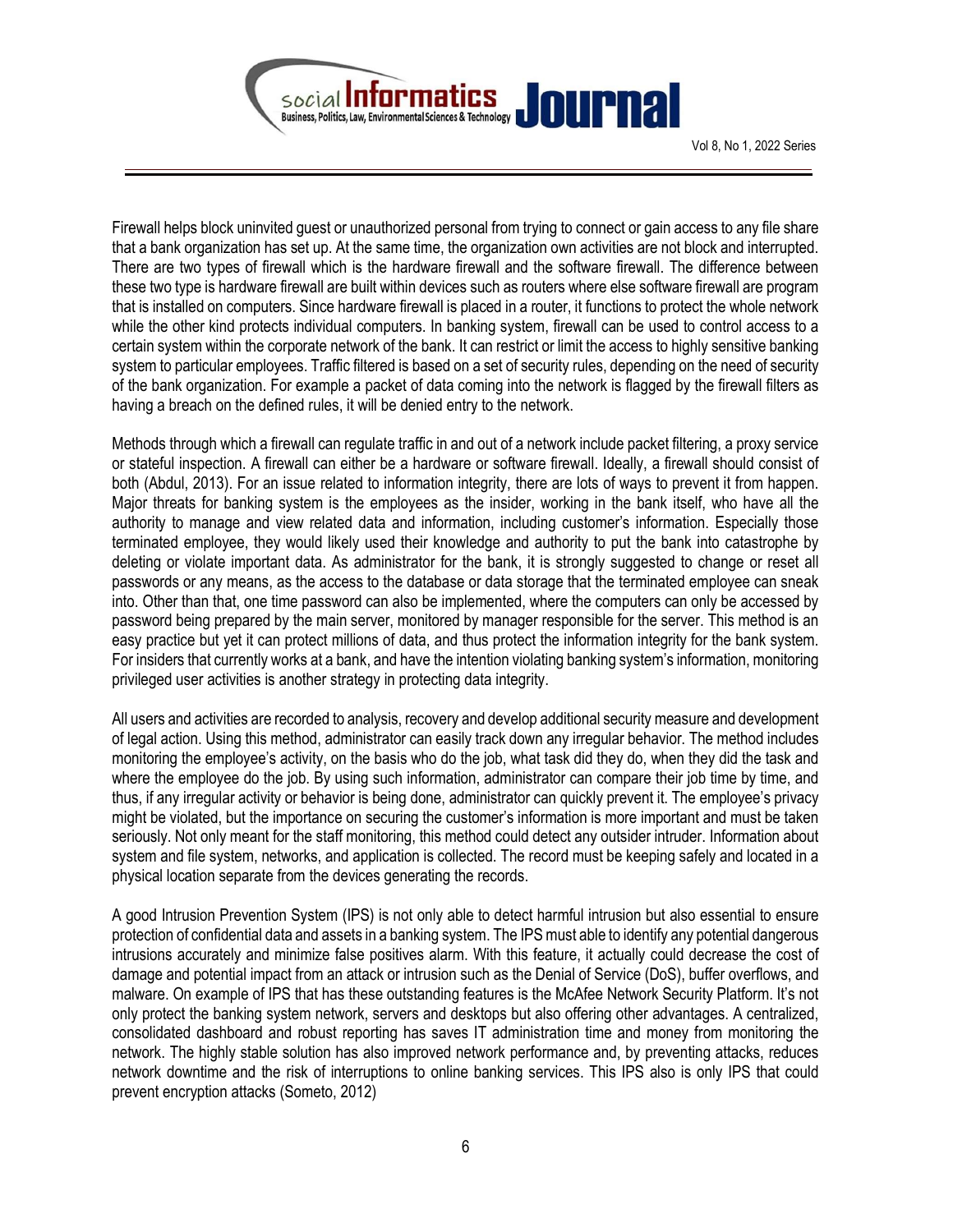

## 4. SECURITY ISSUES IN NETWORKS

Nowadays with the spreading of the Internet and online procedures requesting a secure channel, it has become an inevitable requirement to provide the network security. There are various threat sources including software bugs mostly as the operating systems and software used becomes more functional and larger in size. Intruders who do not have rights to access these data can steal valuable and private information belonging to network users. As network become more common, several security issues are becoming more apparent. Some antivirus and security network technology are not secure. A National Research Council report warned in 1991 that "emerging trend, point to growth in both level and the sophistication of threats. There is reason to believe that we are at a discontinuity: with respect to computer security, the past is not a significant predictor of the future". Events since 1991 have validated this belief (Marc, 2012).

#### 2.5 Firewall

 Firewalls were invented in early 1990s. They provide a fireproof barrier between parts of the buildings, making it harder for a fire in one part of the building to spread to other parts. Similarly, a network firewall is built around a network or subnetwork to protect it from the outside. Steven and William in (Felix, 2013) defines firewall as a collection of components placed between an inner network and an outer network to achieve the following goals; all traffic must pass through the firewall, only traffic that is authorized by the inner network's security policy is allowed to pass, the firewall cannot be penetrated (Siler, 2013). Figure-2.1 illustrates a firewall usually located between the external world and the internal network.



# 5. CONCLUDING REMARKS

Implications of security challenges are always discussed nowadays. Since networks are carrying and holding information of all types around the world, it is exceedingly attracting the targets to attack and take away important data and other resources. Networks bring more resources within the reach of more potential attackers. Like threats to computing systems, threats to networks can compromise confidentiality and integrity of devices and data stored. There are different motivations why the attackers always attack and want to harm networks in a computing environment. A clever attacker investigates and plans. before acting. Information is the attacker's greatest weapon.